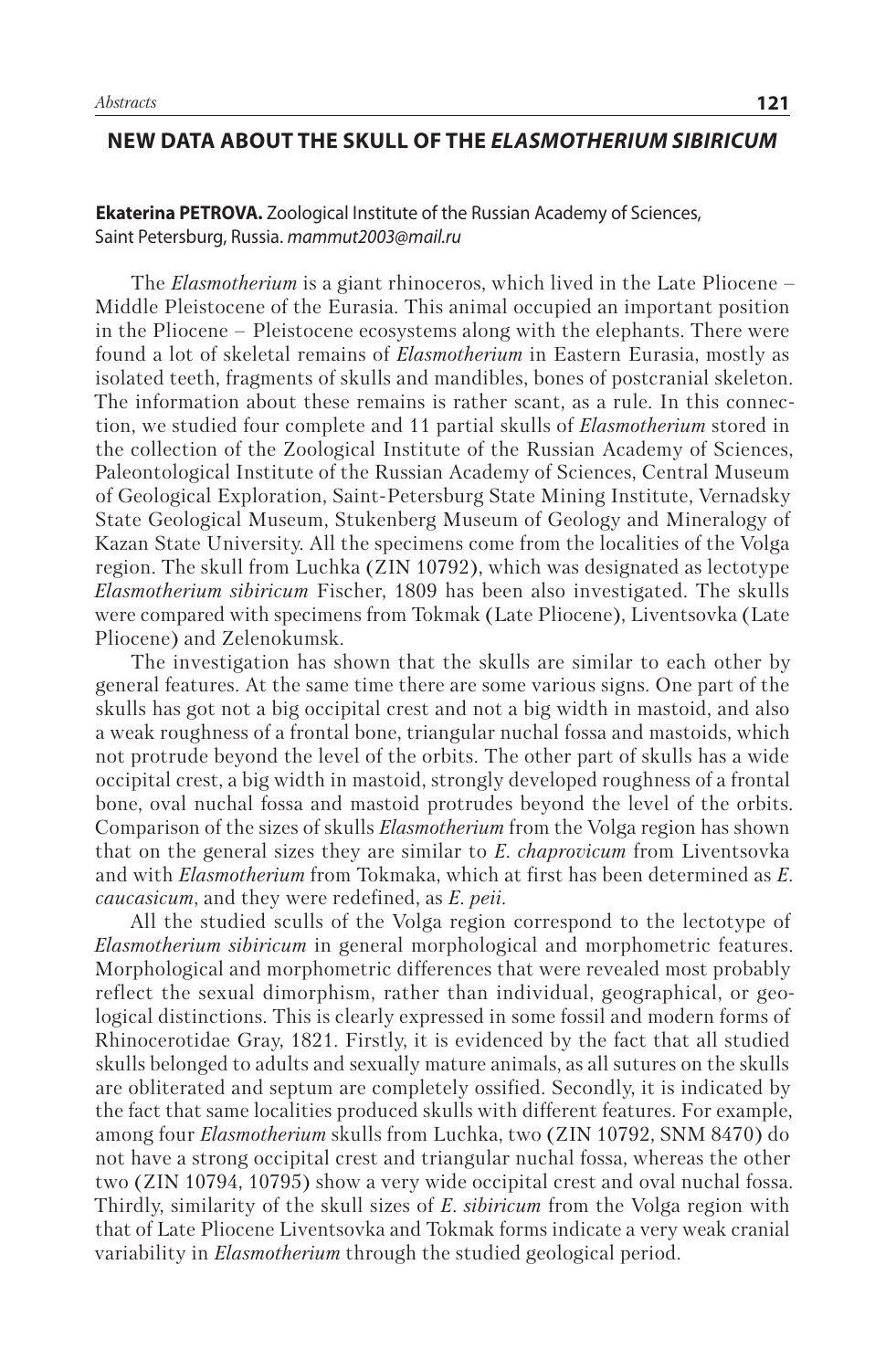Thus, our study shows the possibility to attribute skulls of *E. sibiricum* to sexes. To Females of *E. sibiricum* are represented by individuals with a moderate occipital crest and not a big width in mastoid, with a weak roughness of a frontal bone, triangular nuchal fossa and mastoids, which not protrude beyond the level of the orbits. Skulls with wide occipital crest, big width in mastoid, strongly developed roughness of a frontal bone, oval nuchal fossa and mastoid, which protrudes beyond the level of the orbits, should be referred to males.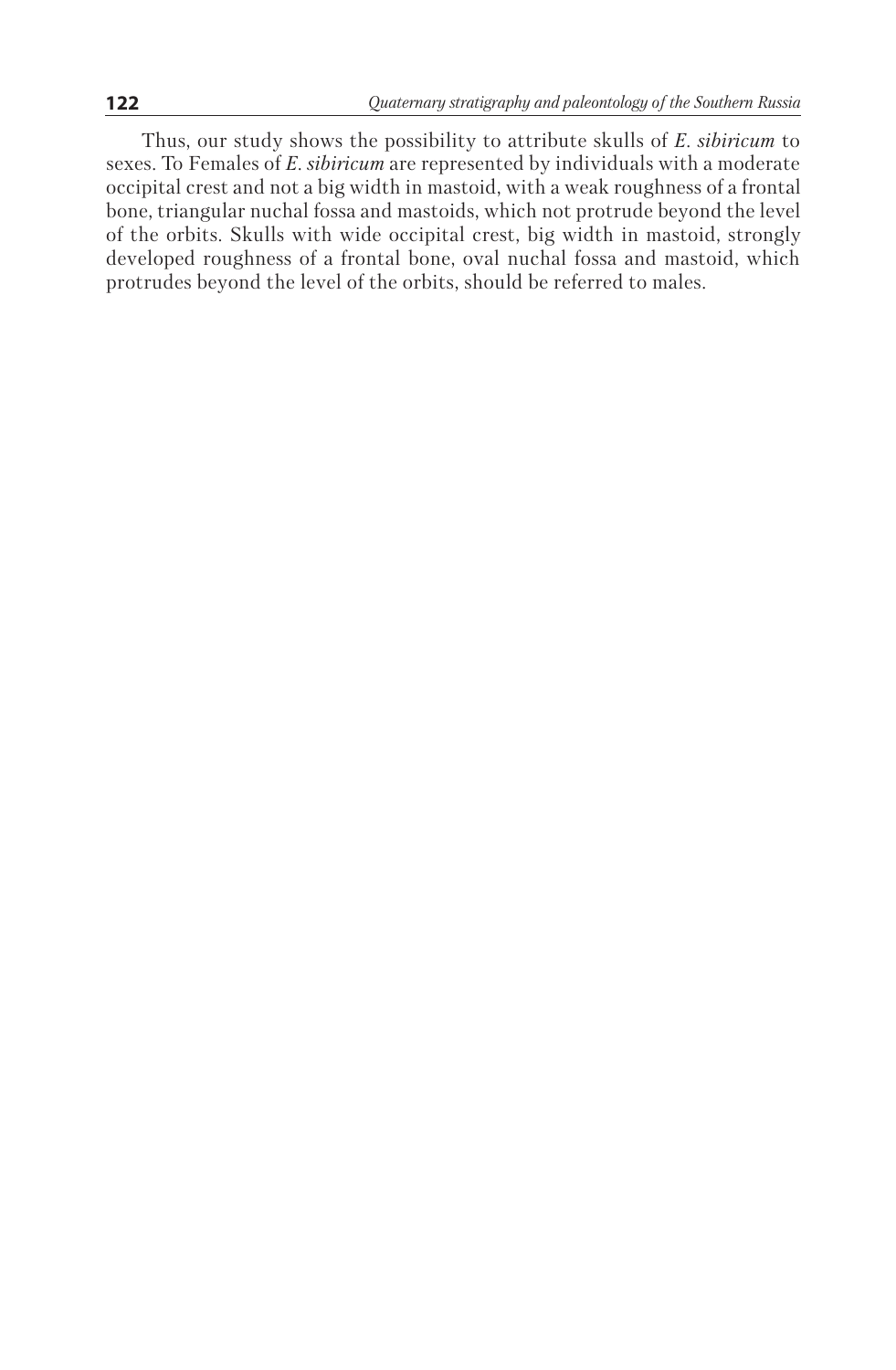

**International Union for Quaternary Research (INQUA) Section on European Quaternary Stratigraphy (SEQS) Southern Scientific Centre, Russian Academy of Sciences Geological Institute, Russian Academy of Sciences**

## **Quaternary stratigraphy and paleontology of the southern Russia: connections between Europe, Africa and Asia**

Abstract volume **2010 annual meeting INQUA-SEQS**

> **Rostov-on-Don, Russia June 21–26, 2010**

> > Rostov-on-Don 2010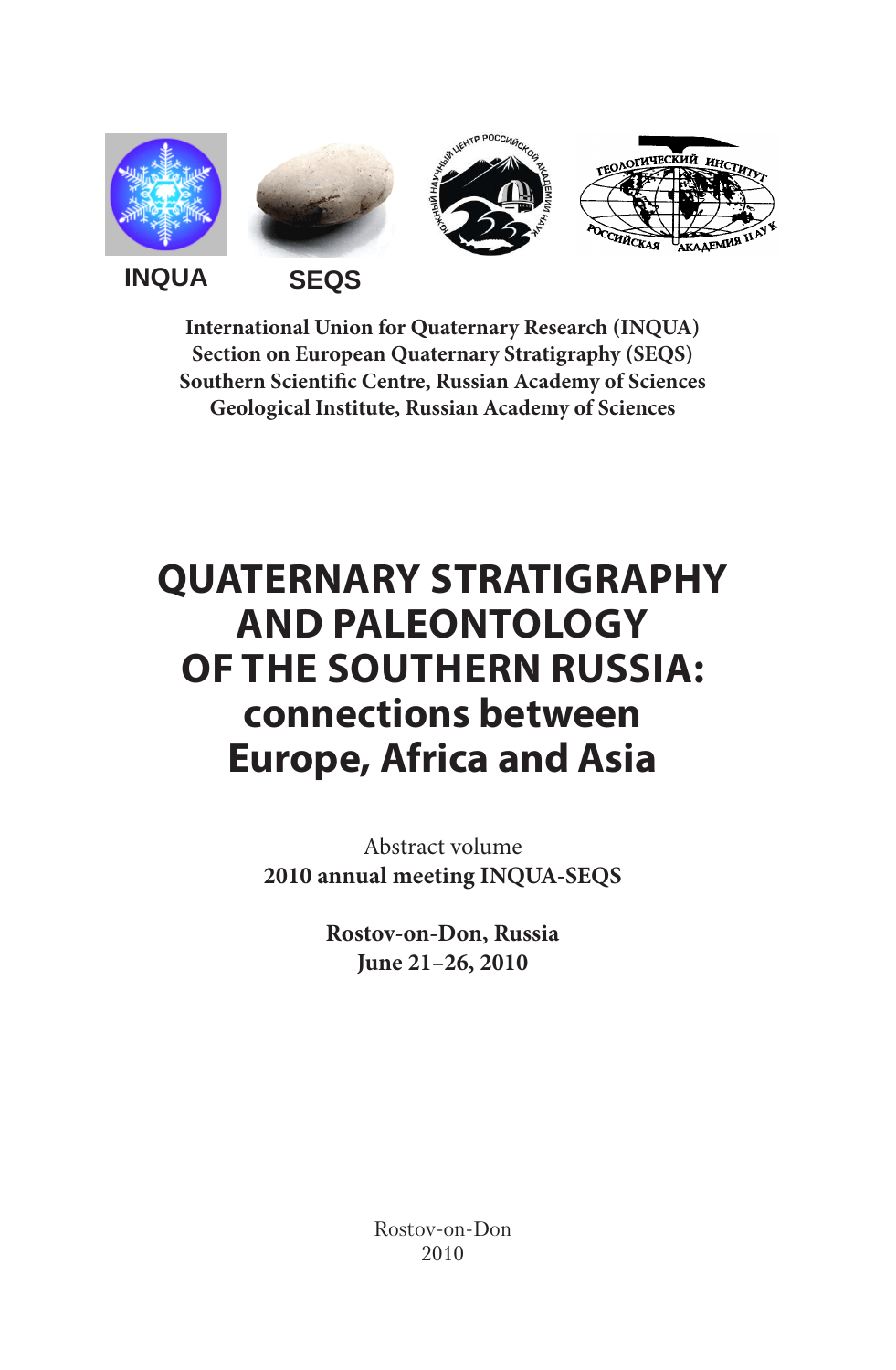Supported by INQUA, by RFBR, grant nos. 10-05-06045-г and 09-05-00307a, by the Programme for basic research of the Presidium of RAS "The origin of the biosphere and evolution of geo-biosystems" and by the Programme for basic research of the RAS Department of Earth Sciences "The condition of environment and forecast of its dynamics under the influence of quick global and regional natural and socioeconomic modifications"

The conference is devoted to the memory of Andrey Dodonov – geologist, colleague, friend and teacher

*Editorial Board: V.V. Titov, A.S. Tesakov*

**Quaternary stratigraphy and paleontology of the Southern Russia: connections between Europe, Africa and Asia:** Abstracts of the International INQUA-SEQS Conference (Rostov-on-Don, June 21–26, 2010). Rostov-on-Don, 2010. 228 p.

The book presents the materials of the International Conference held in Rostovon-Don (Rostov Region, Russia). Reports concern a wide spectrum of issues connected to the study of Quaternary marine and continental deposits of Eastern and Western Europe, Asia, and Africa. Paleobiological record of the Eastern Europe, faunal connections with Asia, Africa, and Western Europe are considered. The special attention is given to questions of paleogeography, climatic changes in the Quaternary, stratigraphy and sedimentology of Eastern Europe. Also presented are the newest data on the tectonics and climatic record. Questions of distribution and chronology of Paleolithic sites, adaptations of the ancient people to paleoenvironment are discussed.

Addressed to geologists, stratigraphers, paleontologists, paleogeographers, and archaeologists.

Materials are published with the maximal preservation of the authors' texts

ISBN 978-5-902 982-83-8